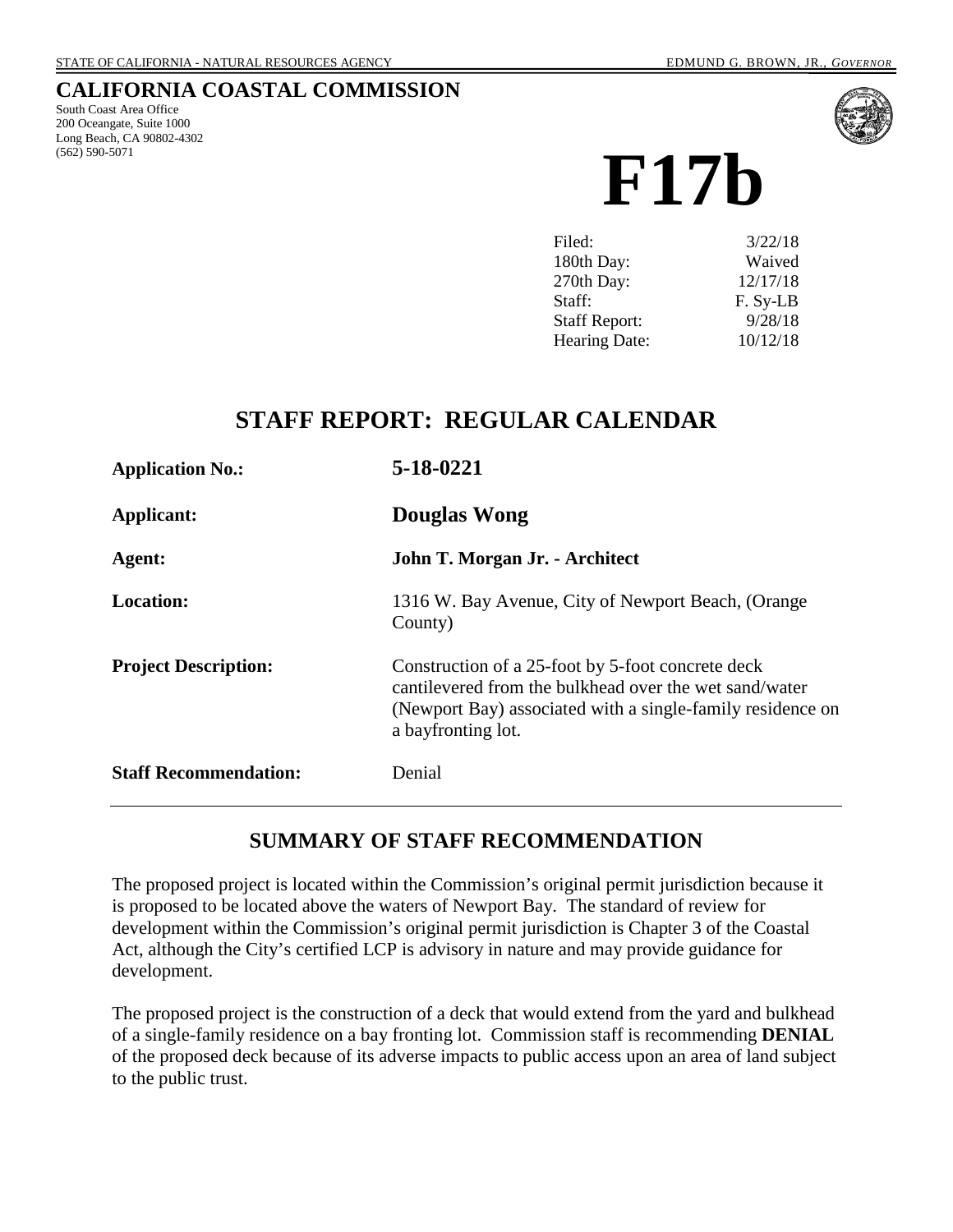#### 5-18-0221 (Wong)

A 35-foot wide by 8-foot deep portion of the applicant's property is situated bayward of the existing bulkhead on the lot. The area is not part of the mapped State Tidelands held in trust by the City, and this portion of the applicant's lot has not been officially deemed to be public tidelands because it has historically been part of the property deed for the landside lot. The only development situated bayward of the applicant's bulkhead is a small stairway and a recreational boating facility (private boat dock). Because the property seaward of the bulkhead gets inundated by bay waters, the area is often submerged and therefore subject to the public trust doctrine (bay waters).

The public trust provides that tide and submerged lands and the beds of lakes, streams and other navigable waterways are to be held in trust by the State for the benefit of the people of California for uses including the right to swim, boat and engage in other forms of water recreation.

Construction of the proposed 25-foot by 5-foot deck cantilevered over the bay would in effect privatize the use of this public trust area as the general public will be unable or unwilling to access the area beneath the cantilevered deck for recreational purposes. Construction of the cantilevered deck would result in adverse impacts to public access inconsistent with Sections 30210, 30211, 3012, 30220 and 30221 of the Coastal Act. The City of Newport Beach Local Coastal Program (LCP) includes policies (3.1.1-1, 3.1.1-9, 3.1.1-11, and 3.1.4-3) protecting public access and approval of the project would be inconsistent with those policies. In addition, Section 30250 of the Coastal Act requires that new development be located where it will not have cumulative adverse effects on coastal resources. Allowing the project would result in cumulative adverse effects upon public access, due to the likelihood of similar development proposal throughout Newport Bay.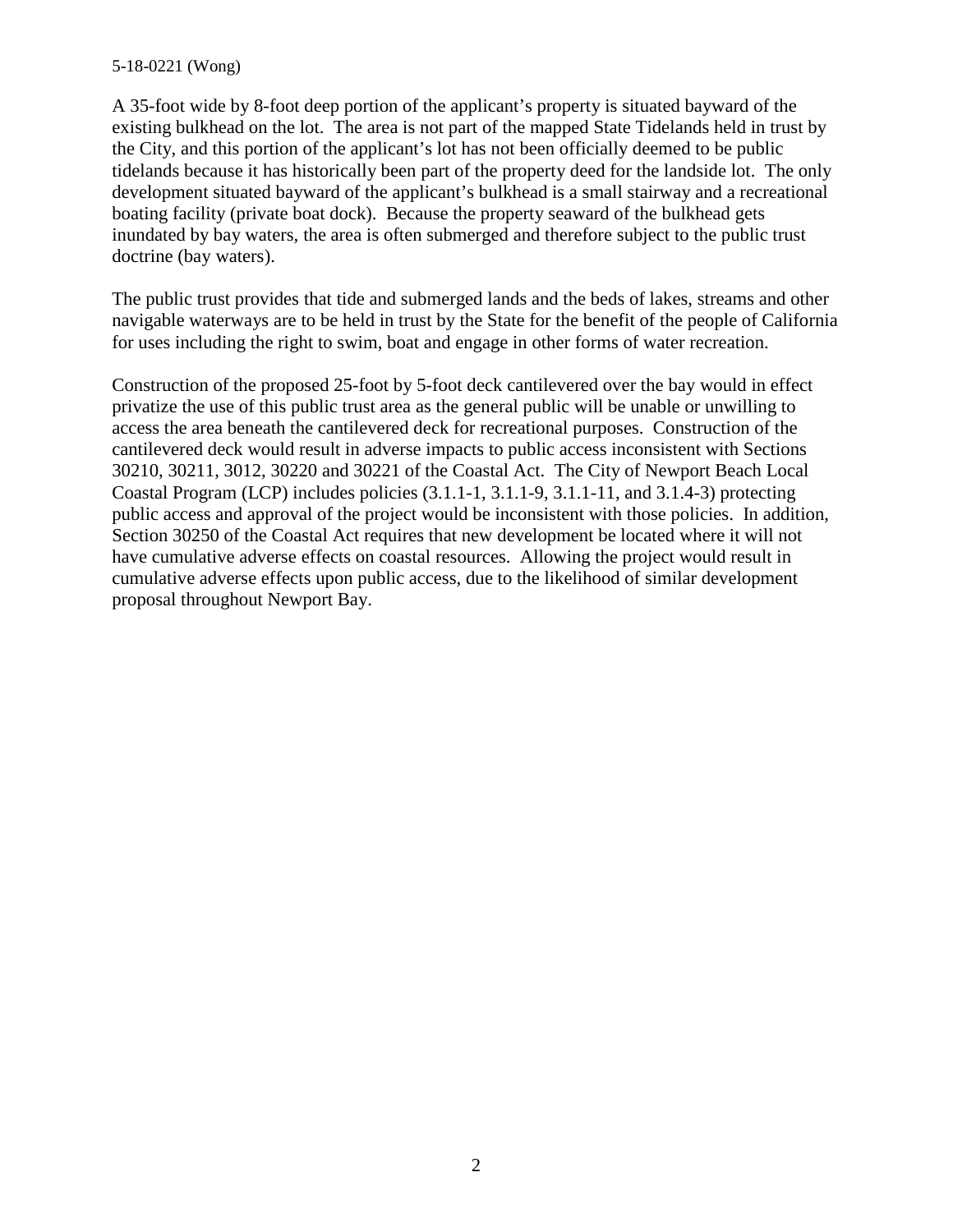# **TABLE OF CONTENTS**

# **APPENDICES**

Appendix A – [Substantive File Documents](#page-10-0)

#### **EXHIBITS**

[Exhibit No. 1 –](https://documents.coastal.ca.gov/reports/2018/10/F17b/F17b-10-2018-exhibits.pdf) Location Map [Exhibit No. 2](https://documents.coastal.ca.gov/reports/2018/10/F17b/F17b-10-2018-exhibits.pdf) – Site Plan and Section Plan Exhibit No. 3 – [March 2011 Aerial](https://documents.coastal.ca.gov/reports/2018/10/F17b/F17b-10-2018-exhibits.pdf) [Exhibit No. 4 –](https://documents.coastal.ca.gov/reports/2018/10/F17b/F17b-10-2018-exhibits.pdf) Photo of Project Site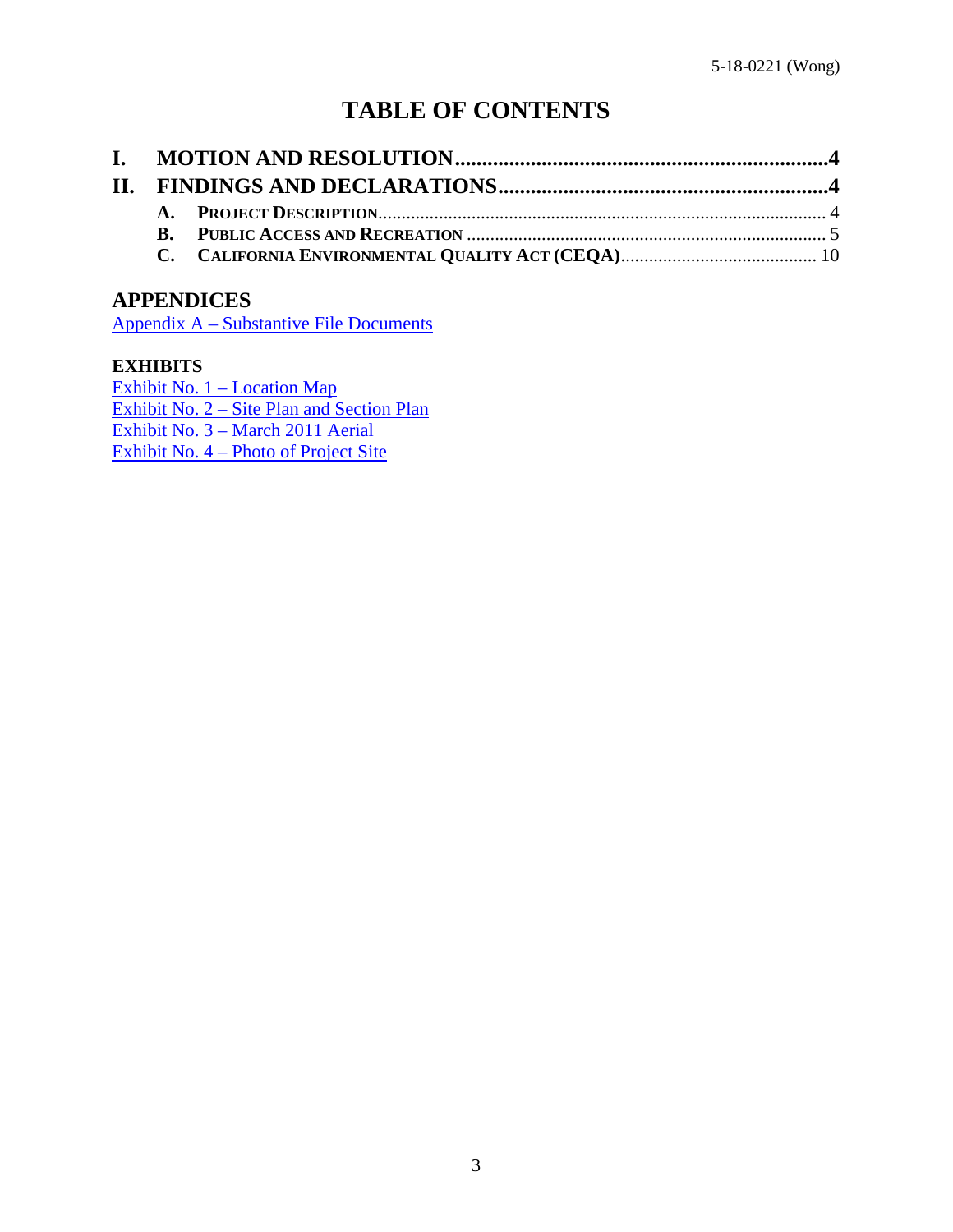# <span id="page-3-0"></span>**I. MOTION AND RESOLUTION**

#### **Motion:**

*I move that the Commission approve Coastal Development Permit No. 5-18-0221 pursuant to the staff recommendation.*

Staff recommends a **NO** vote. Failure of the motion will result in denial of the permit and adoption of the following resolution and findings. The motion passes only by affirmative vote of a majority of the Commissioners present.

#### **Resolution**:

*The Commission hereby denies a Coastal Development Permit for the proposed*  development on the ground that the development will not conform to the policies of *Chapter 3 of the Coastal. Approval of the permit would not comply with the California Environmental Quality Act because there are feasible mitigation measures or alternatives that would substantially lessen the significant adverse impacts of the development on the environment.*

# <span id="page-3-1"></span>**II. FINDINGS AND DECLARATIONS**

# <span id="page-3-2"></span>**A. PROJECT DESCRIPTION**

The proposed project is the construction of a 25-foot by 5-foot concrete deck cantilevered from the bulkhead over the wet sand/water of Newport Bay (**[Exhibit No. 2](https://documents.coastal.ca.gov/reports/2018/10/F17b/F17b-10-2018-exhibits.pdf)**). The proposed project would result in the extension of a single-family residence on a bayfronting lot. A stairway next to the bulkhead leading down from the existing dock system leading to the sand/water below is proposed to be demolished so the cantilevered deck can be constructed (**[Exhibit No. 4](https://documents.coastal.ca.gov/reports/2018/10/F17b/F17b-10-2018-exhibits.pdf)**).

The subject site is a bulkheaded property fronting Newport Bay located at 1316 W. Bay Avenue in the City of Newport Beach, Orange County (**[Exhibit No. 1](https://documents.coastal.ca.gov/reports/2018/10/F17b/F17b-10-2018-exhibits.pdf)**). Single-family residences and associated private boat dock systems characterize the subject site and the surrounding area. The area of the bay over which the proposed deck would be cantilevered is a 35-foot wide by 8-foot deep portion of the applicant's property that is situated bayward of the existing bulkhead. This portion of the applicant's lot has not been officially deemed to be public tidelands because it has historically been part of the property deed for the landside lot. The only development situated bayward of the applicant's bulkhead is a small stairway and a recreational boating facility (private boat dock). Because the property seaward of the bulkhead gets inundated by bay waters, as evidenced by a March 2011 aerial photograph (**[Exhibit No. 3](https://documents.coastal.ca.gov/reports/2018/10/F17b/F17b-10-2018-exhibits.pdf)**), the area is often submerged and therefore subject to the public trust doctrine (bay waters).

Therefore, the proposed cantilevered deck is proposed to be constructed within an area subject to public trust doctrine (bay waters). The public trust provides that tide and submerged lands and the beds of lakes, streams and other navigable waterways are to be held in trust by the State for the benefit of the people of California for uses including the right to swim, boat and engage in other forms of water recreation. Private residential development is not an allowable use in public trust areas.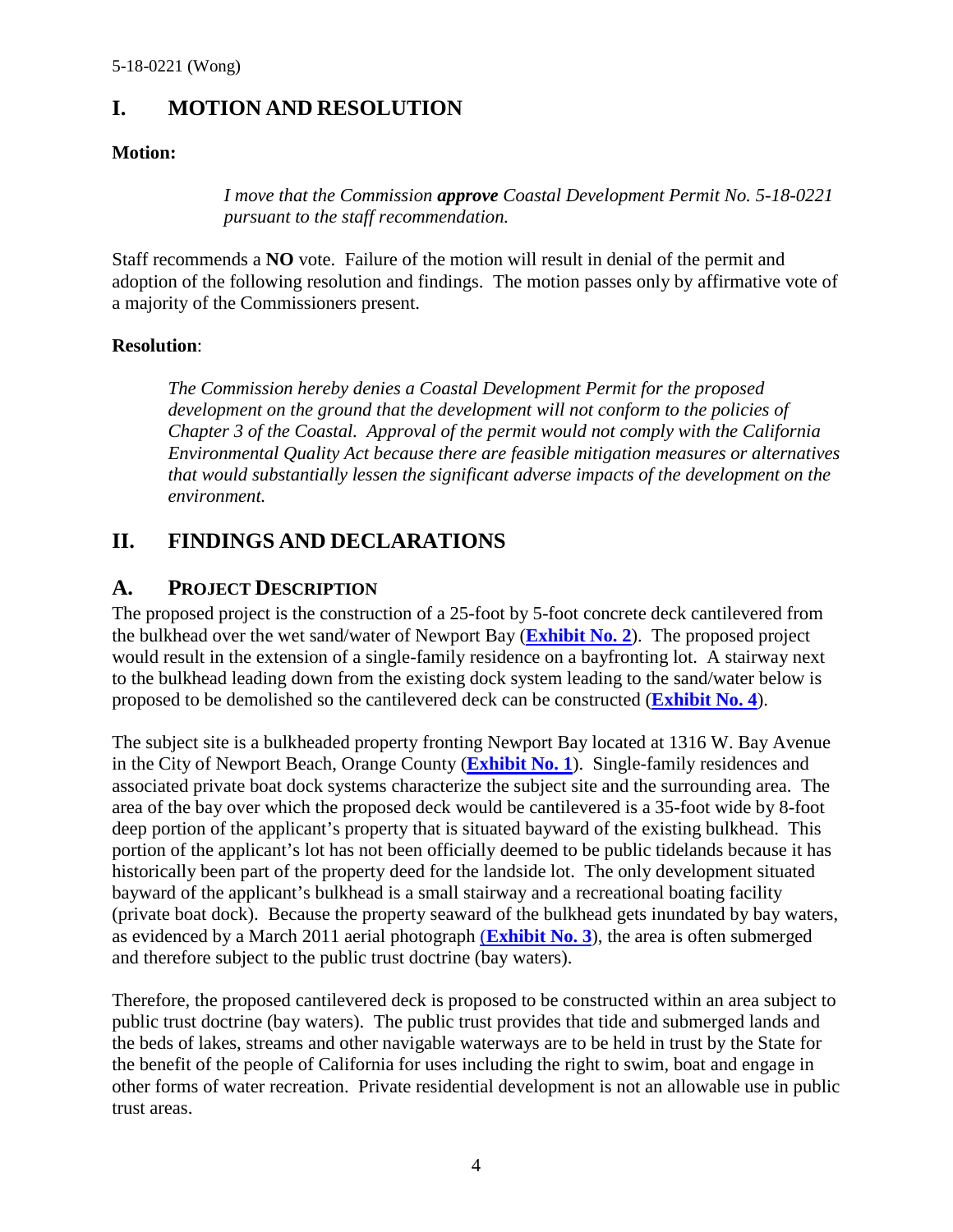The City of Newport Beach LCP was effectively certified on January 13, 2017. The landside portion of the development is located within the City's permit jurisdiction, while the area of the applicant's lot that exists beyond the bulkhead is located bayward of the high tide and is thus within the Commission's original permit jurisdiction. The standard of review for development within the City's permit jurisdiction is the City's certified LCP. The standard of review for development within the Commission's original permit jurisdiction is Chapter 3 of the Coastal Act, although the City's certified LCP is advisory in nature and may provide guidance.

On February 27, 2018, the applicant obtained Local Coastal Development Permit No. 5-NPB-18- 0299 from the City of Newport Beach Zoning Administrator for landside development at the project site consisting of the demolition of a two-story single-family dwelling and the construction of a 4,311 square-foot, three-story single-family residence with a 475 square-foot two-car garage. The City-approved project also includes hardscape, drainage, landscaping improvements, and a reinforced bulkhead involving new landside caissons and tiebacks. A Bulkhead Conditions Report states that the bulkhead is in good condition. While in good condition, the applicant is proposing to reinforce the bulkhead via landside caissons and tiebacks to support the cantilevered deck that includes a curb with a height of 10 feet NAVD88, which exceeds the City's Harbor Design Criteria standard of 9.82 feet NAVD88 (10 feet MLLW).

The City also determined that the proposed cantilevered concrete deck falls under the jurisdiction of the California Coastal Commission because it projects beyond the bulkhead and over the bay waters. The City states that the proposed deck has been designed in compliance with the patio deck standards of Municipal Code Section 21.30C.050(G)(5). Specifically, the deck would project a maximum of 5 feet beyond the bulkhead, maintains minimum setbacks of 5 feet from the prolongations of the side property lines, and would be located outside Tidelands Trust, which are mapped State tidelands administered by the City. Furthermore, the City stated that since the proposed deck includes an integrated raised curb needed to protect the development against future sea level rise, the City imposed a condition of approval requiring the applicant to apply for and obtain approval of a coastal development permit from the California Coastal Commission prior to the issuance of a building permit.

## <span id="page-4-0"></span>**B. PUBLIC ACCESS AND RECREATION**

Section 30210 of the Coastal Act, Access; recreational opportunities; states:

*In carrying out the requirement of Section 4 of Article X of the California Constitution, maximum access, which shall be conspicuously posted, and recreational opportunities shall be provided for all the people consistent with public safety needs and the need to protect public rights, rights of private property owners, and natural resource areas from overuse.*

Section 30211 of the Coastal Act, Development not to interfere with access, states:

*Development shall not interfere with the public's right of access to the sea where acquired through use or legislative authorization, including, but not limited to, the use of dry sand and rocky coastal beaches to the first line of terrestrial vegetation.* 

Section 30212 of the Coastal Act, New development projects (in part), states: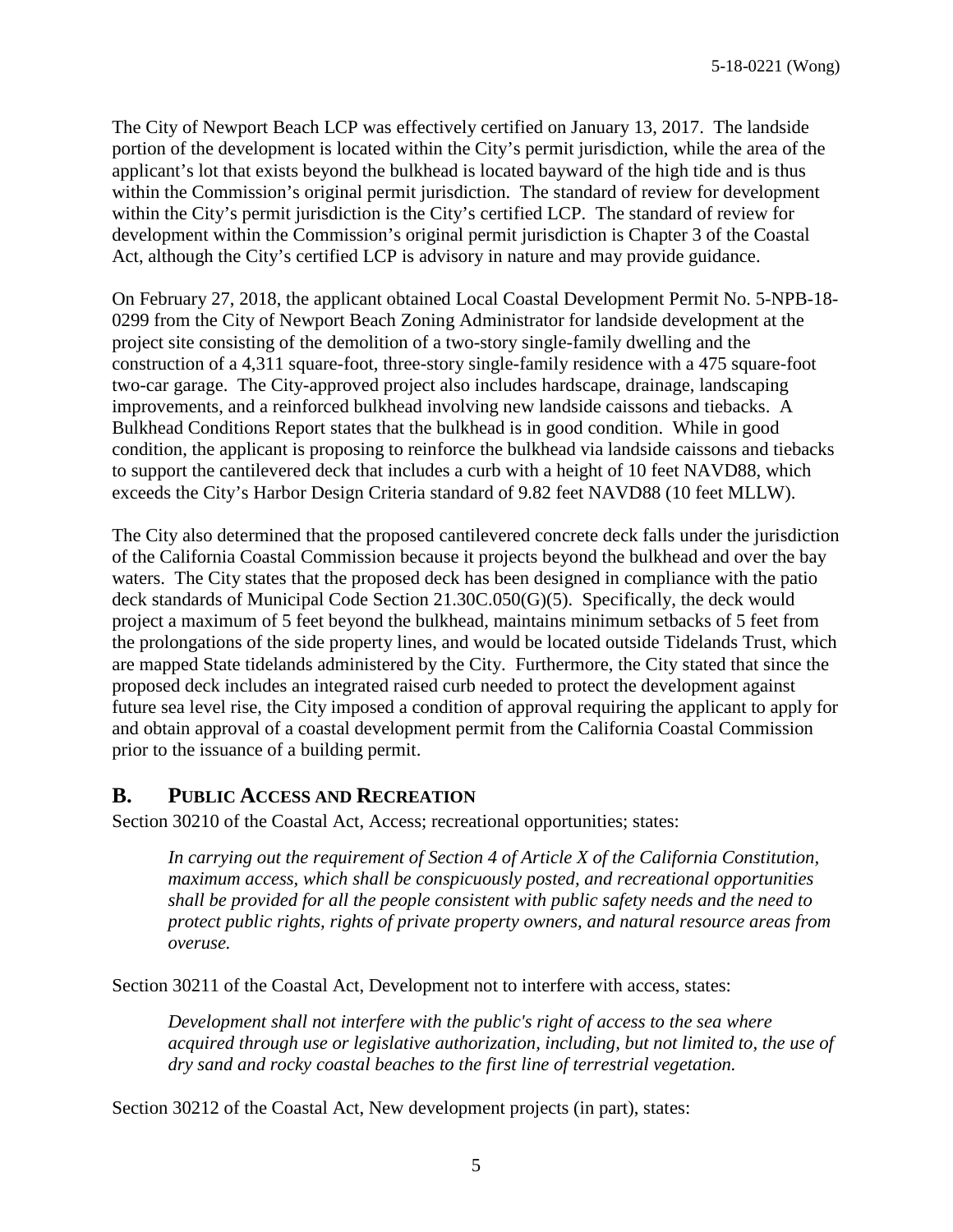*(a) Public access from the nearest public roadway to the shoreline and along the coast shall be provided in new development projects except where: (1) it is inconsistent with public safety, military security needs, or the protection of fragile coastal resources, (2) adequate access exists nearby, or, (3) agriculture would be adversely affected. Dedicated accessway shall not be required to be opened to public use until a public agency or private association agrees to accept responsibility for maintenance and liability of the accessway.*

Section 30220 of the Coastal Act, Protection of certain water-oriented activities, states:

*Coastal areas suited for water-oriented recreational activities that cannot readily be provided at inland water areas shall be protected for such uses.*

Section 30221 of the Coastal Act, Oceanfront land; protection for recreational use and development, states:

*Oceanfront land suitable for recreational use shall be protected for recreational use and development unless present and foreseeable future demand for public or commercial recreational activities that could be accommodated on the property is already adequately provided for in the area.*

Section 30250 of the Coastal Act, Location, existing developed areas, states:

*(a)New residential…development…shall be located…where it will not have significant adverse effects, either individually or cumulatively, on coastal resources….*

Coastal Land Use Plan Policy, Shoreline Access, 3.1.1-1 states,

*Protect, and where feasible, expand and enhance public access to and along the shoreline and to beaches, coastal waters, tidelands, coastal parks, and trails.*

Coastal Land Use Plan Policy, Shoreline Access, 3.1.1-9 states,

*Protect, expand, and enhance a system of public coastal access that achieves the following:*

*Maximizes public access to and along the shoreline;*

Coastal Land Use Plan Policy, Shoreline Access, 3.1.1-11 states,

*Require new development to minimize impacts to public access to and along the shoreline.*

Coastal Land Use Plan Policy, Bay/Harbor Encroachments, 3.1.4-3 states,

*Design and site piers, including remodels of and additions to existing piers so as not to obstruct public lateral access and to minimize impacts to coastal views and coastal resources.*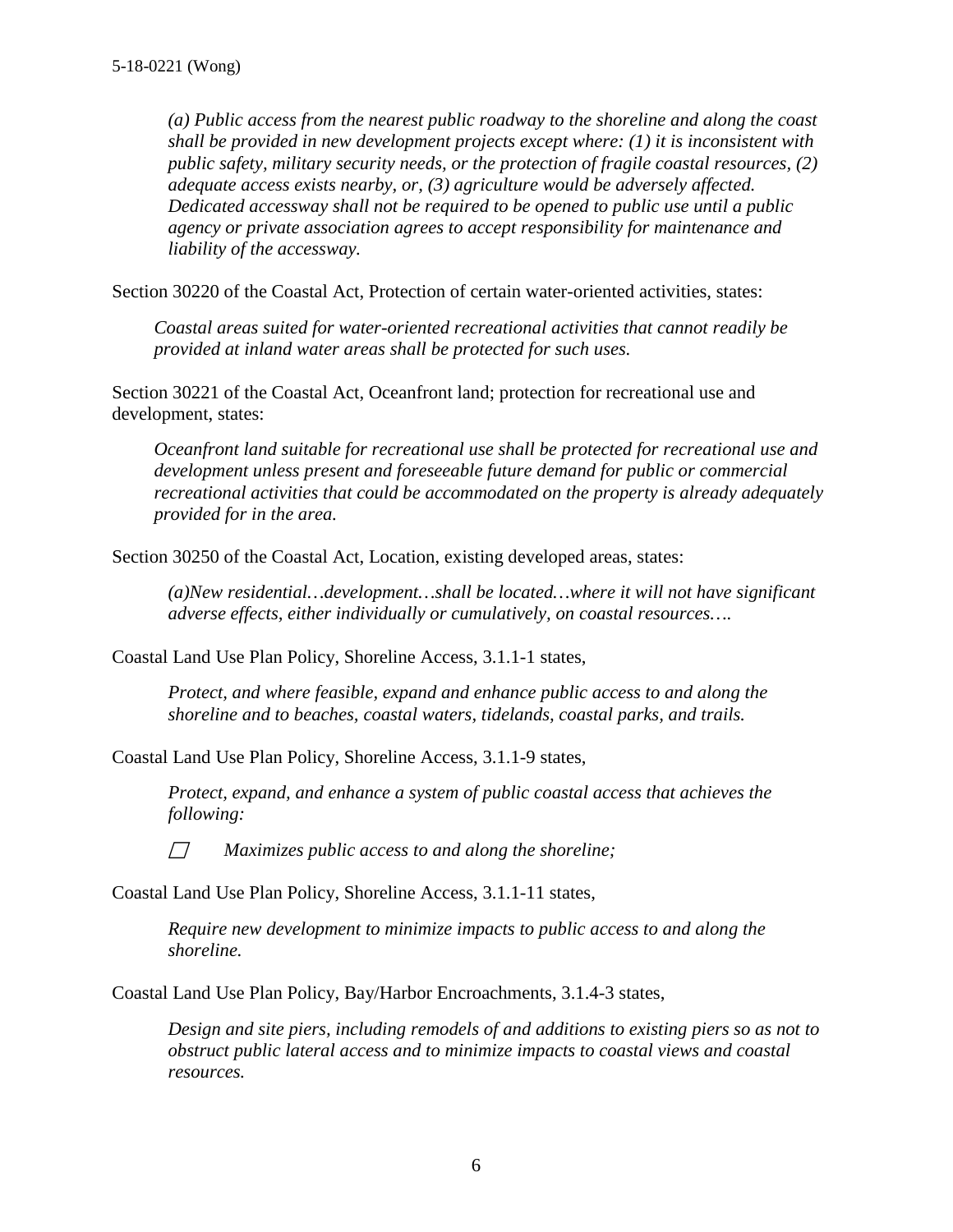Implementation Plan, Development Standards, Harbor Development Regulations, 21.30C.050(G) states,

*G. Piers.*

*1. Limits on Use. Only piers, floats and patio decks and their appurtenances pursuant to subsection (G)(5) of this section shall be permitted bayward of the bulkhead. 2. Street Ends. No private piers shall be permitted at street ends.*

*3. Setbacks.*

*a. All piers and slips for residential properties shall be set back a minimum of five feet from the prolongation of the property line.*

*b. With the prior approval of the City, piers and slips for commercial properties may extend past the prolongation of the property line.*

*c. The prolongation of the property line bayward of the same bearing from the bulkhead shall generally be used in determining the allowable setbacks for piers and slips. Because there are certain physical conditions which preclude the strict application of this policy without prejudice to adjoining properties, special consideration will be given to areas where precise prolongation of the property line has not been determined and the following conditions exist:*

*i. Where property lines are not approximately perpendicular to the bulkhead line;*

*ii. Where curves or angles exist in the bulkhead line;*

iii. Where bridges, topography, street ends or publicly owned facilities adjoin the *property.*

*d. Setbacks apply to joint ownership piers with the exception that the slips, floats and piers may extend over the common property line.*

*4. Joint Ownership. Permits may be granted for joint ownership piers at the prolongation of common lot lines. The permit for joint ownership piers shall provide that all parties shall have equal rights under the permit and shall be held jointly responsible for compliance with all rules, regulations, and conditions set forth in the permit.*

*5. Patio Decks.* **[Emphasis added]** *Patios are not permitted to extend over the waters of Newport Harbor unless the waters are adjacent to the upland property and outside the areas described in the tidelands trust, and provided the patio complies with the following conditions:*

*a. The maximum projection of patio decks encroachments beyond the bulkhead line shall be limited to five feet.*

*b. The minimum setbacks from the prolongations of the side property lines shall be five feet.*

*c. No float shall be permitted within one foot of the decks.*

*d. No permanent structure shall be permitted on the projecting portion of the patios except:*

*i. Planters and benches not over sixteen (16) inches in height;*

*ii. Railings not over forty-two (42) inches in height with approximately ninetyfive (95) percent open area.*

*e. A harbor and building permit has been obtained.*

*6. Storage Lockers. Storage lockers and boat boxes may be installed on shore-connected piers and floats subject to the following limitations:*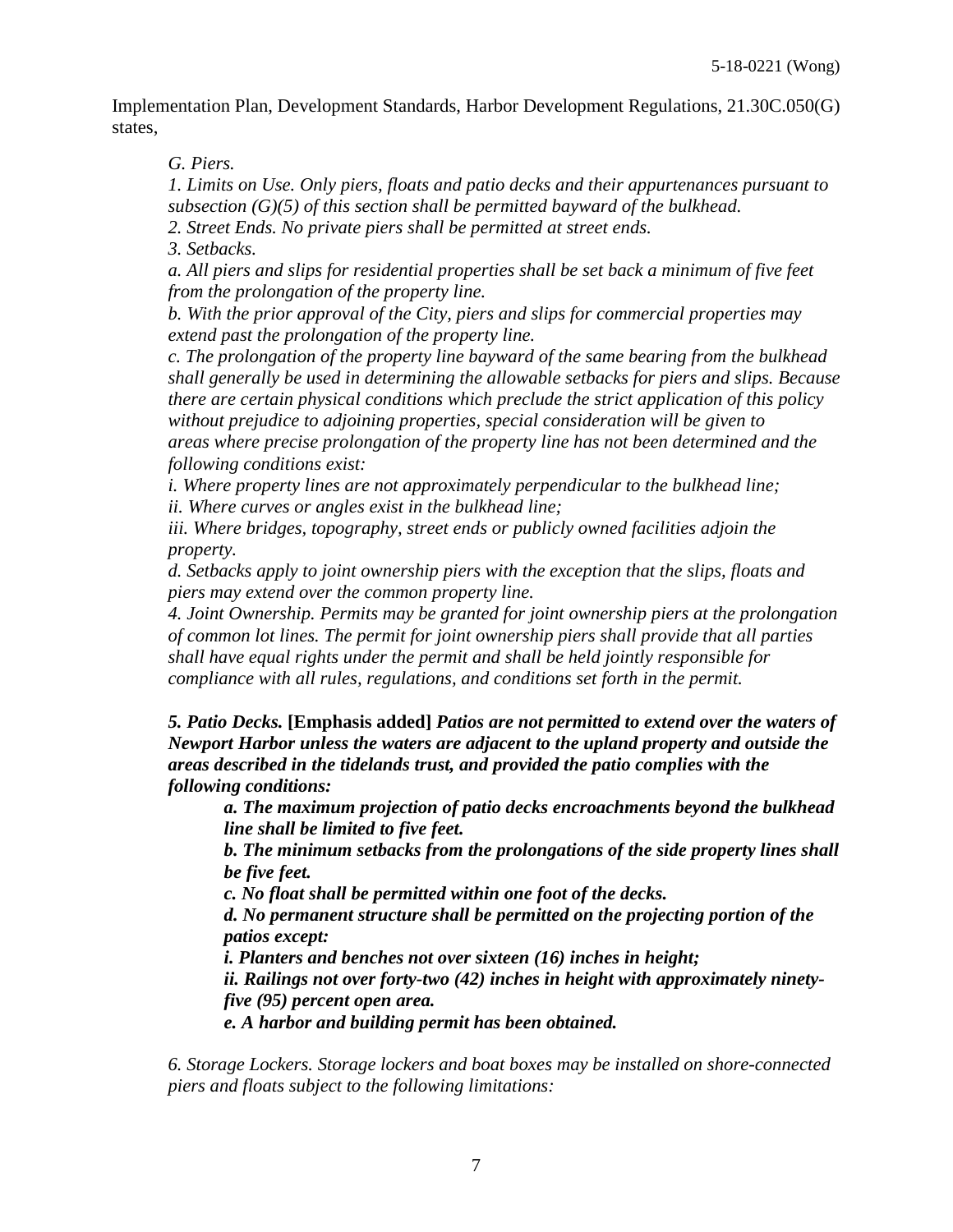*a. The overall height shall not exceed thirty (30) inches when located bayward of residential property zones.*

*b. The overall height shall not exceed thirty (30) inches when located bayward of commercial and industrial property zones where the piers and floats are used primarily for the mooring of pleasure boats.*

*c. The overall height shall not exceed sixty (60) inches when located on facilities bayward of commercial and industrial zoned property where the use is not primarily for the mooring of pleasure boats.*

*d. The overall height shall be measured from the deck of the pier or float to the top of the storage locker and overall height to include the enclosed portion of the locker or box.*

Coastal Act Section 30210 and Coastal Act Section 30211 mandate that maximum public access and recreational opportunities be provided and that development not interfere with the public's right to access the coast. Section 30212(a) of the Coastal Act provides that adequate public access to the sea be provided in new development projects. Additionally, Sections 30220 and 30221 of the Coastal Act protect coastal areas suited for water-oriented recreational activities and oceanfront land for recreational uses. Section 30250 of the Coastal Act requires new development to not have significant adverse effects, individually or cumulatively, on coastal resources.

The waters of Newport Bay are a very popular recreational boating area. Sandy shoreline areas along the bay are also used for access/recreation. The applicant has an existing private dock system including a pier platform and float over the water. No work is proposed to this dock system except for demolishing the stairway next to the bulkhead leading down from the existing dock system leading to the sand/water below so the cantilevered deck can be constructed and then reconnecting the dock system to the proposed cantilevered deck once completed.

The applicant's private boat dock system is located on State Tidelands that are administered by the City of Newport Beach pursuant to a Tidelands Grant (City of Newport Beach Tidelands and Submerged Lands in Newport Bay – Statutes of 919, Chapter 494, Page 1011 and Statutes of 1927, Chapter 70, Page 125). The placement of private boat dock systems on public tidelands has been found by the City and the Commission to be consistent with the Tidelands Grant because it is an allowable recreational boating use. However, the construction of a private cantilevered deck over public trust submerged lands is not an allowable use in this area as it would adversely impact public access to and along the shoreline and public use of recreational waters.

There is no direct public pedestrian access to the public trust and public tidelands through the private residential lot at the subject site. Public pedestrian access to the public trust and public tidelands is available approximately 136 feet east of the project site at the  $13<sup>th</sup>$  Street street end (**[Exhibit No. 1 & No. 3](https://documents.coastal.ca.gov/reports/2018/10/F17b/F17b-10-2018-exhibits.pdf)**). From this access point, members of the public may access the public trust and public tidelands and, for example, launch a kayak or SUP (standup paddle board). Alternatively, at lower tides it is possible for one to walk under the residential piers for strolls down the wet sand. The aerial photograph provided in **[Exhibit No. 3](https://documents.coastal.ca.gov/reports/2018/10/F17b/F17b-10-2018-exhibits.pdf)** clearly show sandy beach and submerged areas covered by residential dock structures. The public can also access the public trust and public tidelands area seaward of the subject site by watercraft or by swimming to the site.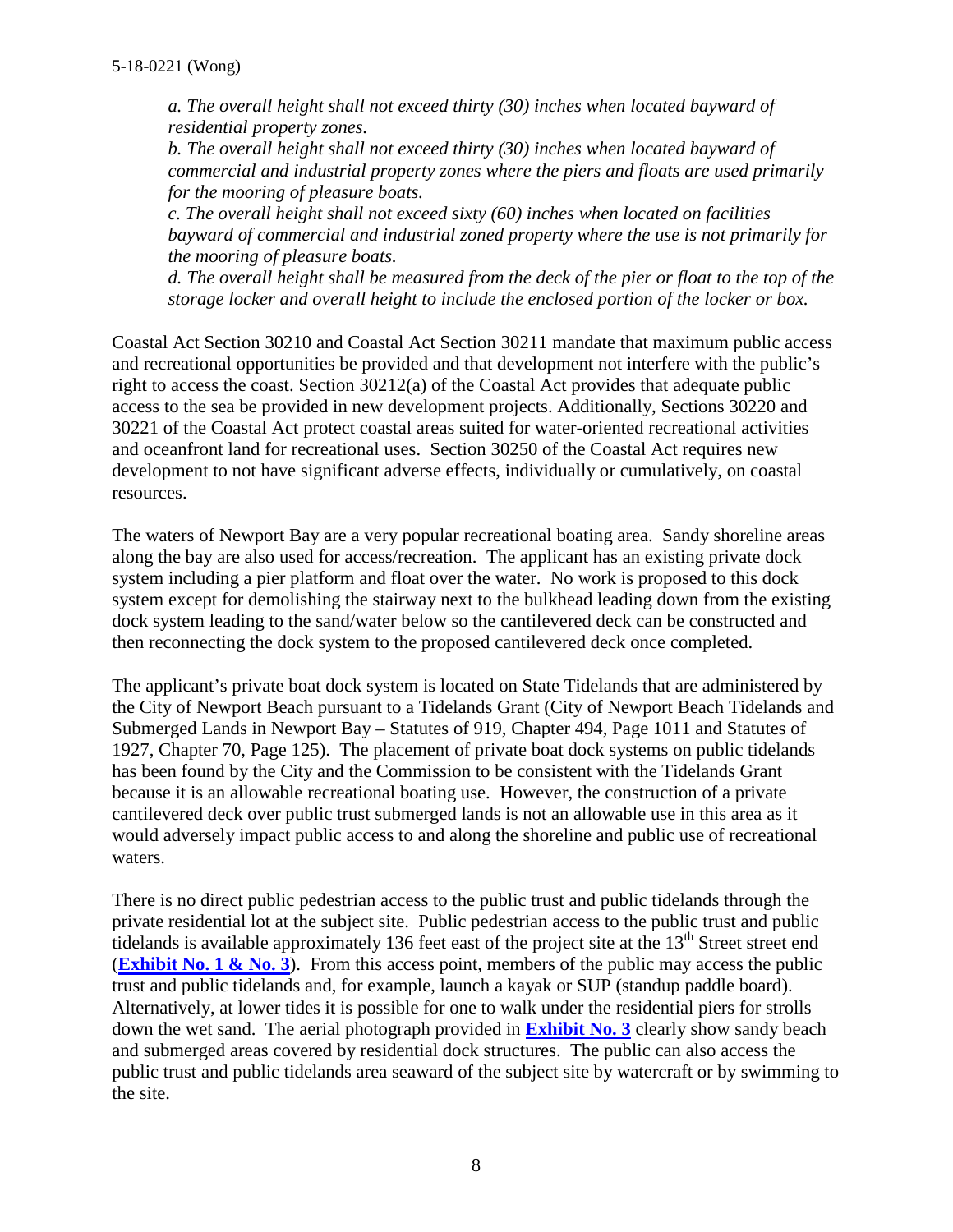The proposed project involves the construction of a 25-foot by 5-foot concrete deck cantilevered over the bay associated with a single-family residence on a bayfronting lot. The area of land over which the proposed deck will cantilever is part of the applicant's property that is situated bayward of the existing bulkhead. This portion of the applicant's lot has not been officially deemed to be public tidelands because it has historically been part of the property deed for the landside lot. Because the property seaward of the bulkhead gets inundated by bay waters, as evidenced by a March 2011 aerial photograph (**[Exhibit No. 3](https://documents.coastal.ca.gov/reports/2018/10/F17b/F17b-10-2018-exhibits.pdf)**), the area is often submerged and therefore subject to the public trust doctrine (bay waters).

Public trust lands are to be held in trust by the State for the benefit of the people of California for recreational uses including the right to swim and boat. The area of land located below the cantilevered deck can be used for boating or, at lower tides, a location for strolls along the wet sand. Placing the proposed 25-foot by 5-foot cantilevered deck adjacent to the bulkhead would in effect privatize the use of this public trust area as the general public would be unable to access the area beneath the cantilevered deck for recreational purposes. The proposed project would significantly reduce both the headroom clearance as well as the width of that area since no cantilevered deck currently exists. The headroom clearance would be reduced to approximately 4.5 feet, thus adversely impacting public access along the shoreline adjacent to the bulkhead. Construction of the proposed deck would impact the public's ability to access this area and result in a private development only enjoyed by the applicant, inconsistent with uses allowed within the public trust.

Thus, the proposed project is inconsistent with Section 30210, which requires maximization of public access, and Section 30211, which provides that new development shall not interfere with the public's right of access to the sea. Likewise, the proposal to build a deck over the bay—and, essentially privatize this portion of submerged lands held in trust for the public—prevents use of the area for water-oriented recreational activities that must be preserved in coastal areas (Section 30220) and fails to protect oceanfront land for recreational use and development (required by Section 30221).

While not the standard of review, the City's LCP does contain policies and development standards that protect public access similar to the policies in Chapter 3 of the Coastal Act. Approval of the project would be inconsistent with those policies protecting public access (Land Use Policies 3.1.1-1, 3.1.1-9, 3.1.1-11, and 3.1.4-3). A specific development standard in the Implementation Plan (IP) that allows patio decks in specific circumstances is 21.30C.050(G)(5), which prohibits decks within the Tidelands Trust areas. While the proposed project is not inconsistent with this LCP policy since it is not located within Tidelands Trust Areas, it is inconsistent with the public access policies as discussed above and approval of the project would result in cumulative impacts to public access.

Section 30250 of the Coastal Act requires that new development be located where it will not have cumulative adverse effects on coastal resources. Within the project area, the pattern of development does not include private cantilevered decks over the wet sand/water. While cantilevered decks have been approved in other areas of the City, this was prior to the certification of the City's IP in 2017, which limits development of private decks over the bay. Approval of such development in an area where no such cantilevered decks currently exist will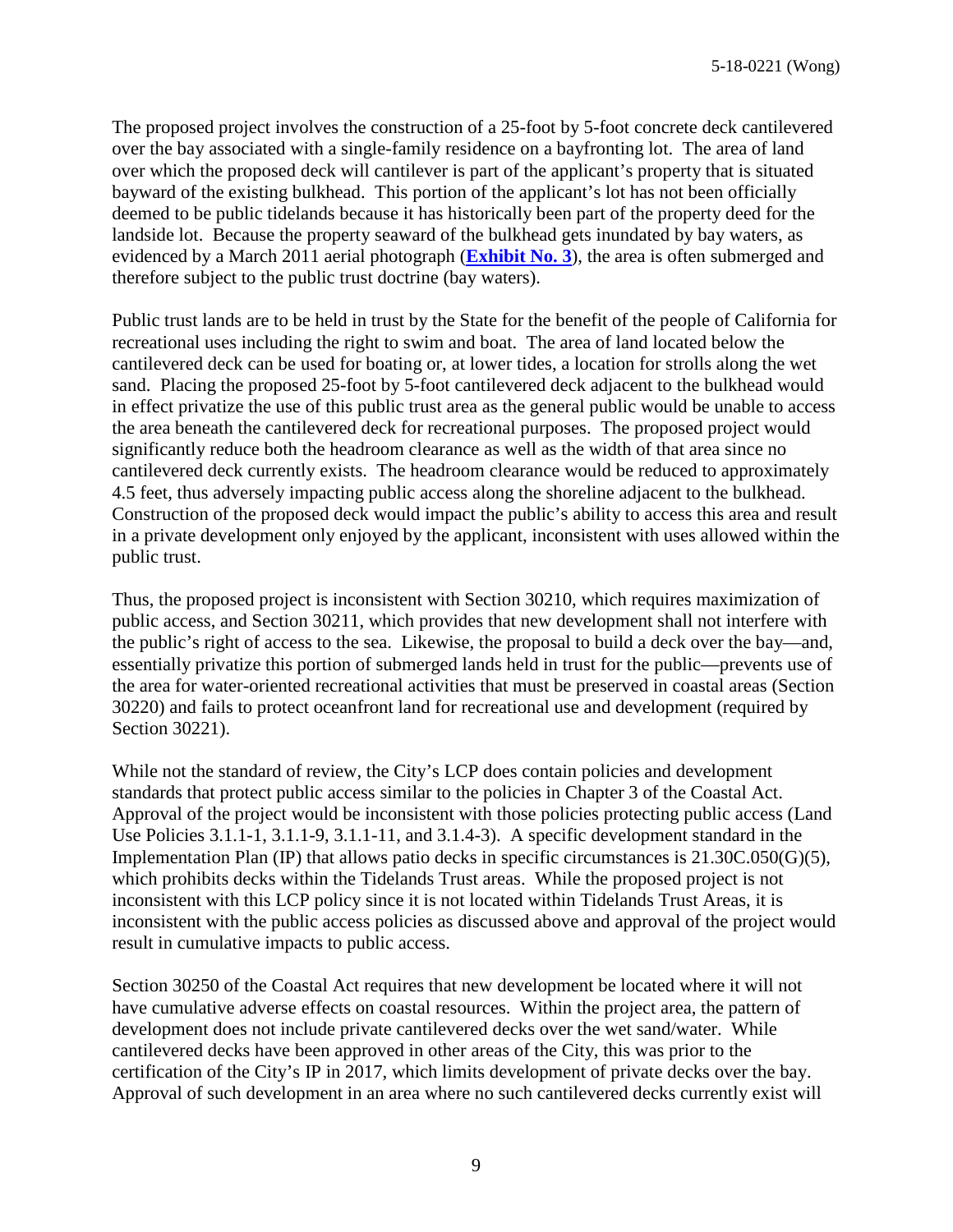set a precedent for future development in the area, and there are hundreds of private bayfront residences in Newport Bay. Thus, it is reasonably foreseeable that other bayfront residences will seek to develop similar cantilevered decks, resulting in the gradual but inevitable loss of public access to bay waters. Commission staff analyzed potential alternatives to the proposed project. One alternative is to integrate raised curb above the existing bulkhead to protect the landside development against future sea level rise. However, any revised cantilevered deck locations or sizing would result in similar impacts and remain inconsistent with the Chapter 3 public access policies of the Coastal Act and also remain inconsistent with areas subject to the public trust. The project, therefore, is inconsistent with Sections 30210, 30211, 30212, 30220, 30221, and 30250 of the Coastal Act.

# <span id="page-9-0"></span>**C. CALIFORNIA ENVIRONMENTAL QUALITY ACT (CEQA)**

Section 13096 of Title 14 of the California Code of Regulations requires Commission approval of Coastal Development Permit applications to be supported by findings showing the approval, as conditioned, to be consistent with any applicable requirements of the California Environmental Quality Act (CEQA). Section 21080.5(d)(2)(A) of CEQA prohibits a proposed development from being approved if there are feasible alternatives or feasible mitigation measures available which would substantially lessen any significant adverse effect which the activity may have on the environment. The Commission's regulatory program for reviewing and granting CDPs has been certified by the Resources Secretary to be the functional equivalent of CEQA. (14 CCR § 15251(c).)

In this case, the City of Newport Beach (Planning Department and Harbor Resources Division) is the lead agency and the Commission is a responsible agency for the purposes of CEQA. The City of Newport Beach determined that the proposed development is ministerial or categorically exempt from CEQA on December 13, 2017.

The Commission has found the project to be inconsistent with the Chapter 3 policies of the Coastal Act. CEQA does not apply to private projects that public agencies deny or disapprove, Pub. Res. Code § 21080(b)(5). Accordingly, because the Commission is denying the proposed project, it is not required to adopt findings regarding mitigation measures or alternatives that would substantially lessen any significant adverse effect the project would have on the environment.